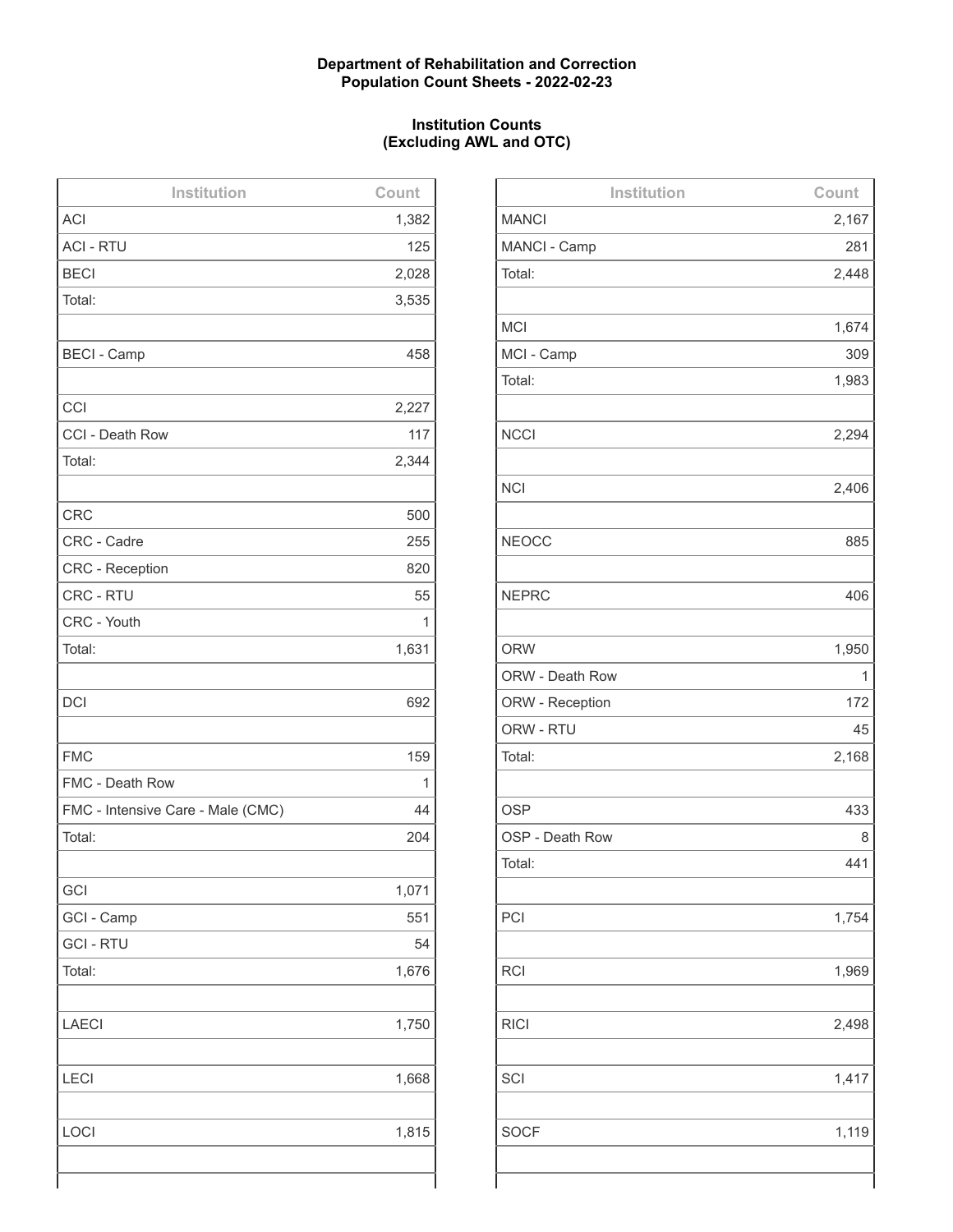|                  | <b>Total Population:</b> | 43,250 |
|------------------|--------------------------|--------|
|                  |                          |        |
| Total:           |                          | 948    |
| <b>WCI - RTU</b> |                          | 26     |
| <b>WCI</b>       |                          | 922    |
|                  |                          |        |
| Total:           |                          | 642    |
| <b>TOCI - PC</b> |                          | 124    |
| <b>TOCI</b>      |                          | 518    |
|                  |                          |        |
| Total:           |                          | 1,431  |
| TCI - Camp       |                          | 404    |
| <b>TCI</b>       |                          | 1,027  |

| * The Total Population includes 30 Offenders with Reason Codes 30 & 31. |  |
|-------------------------------------------------------------------------|--|
| ** The Total Population includes 30 Offenders with Reason Code 0A.      |  |

|  |  | <b>Male Population by Security Level</b> |  |
|--|--|------------------------------------------|--|
|  |  | (Include AWL and Exclude OTC)            |  |

|                        | <b>Total Male</b> | 39,918      | 498        | 372      | 40,044 |
|------------------------|-------------------|-------------|------------|----------|--------|
| <b>Total Death Row</b> |                   | 129         |            | $\Omega$ | 130    |
| Total Level 1          |                   | 13,599      | 154        | 101      | 13,652 |
| <b>Total Level 2</b>   |                   | 15,494      | 178        | 133      | 15,539 |
| Total Level 3          |                   | 8,575       | 140        | 124      | 8,591  |
| Total Level 4          |                   | 964         | 15         |          | 972    |
| <b>Total Level E</b>   |                   | 1,157       | 10         |          | 1,160  |
| <b>Security Level</b>  |                   | <b>Body</b> | <b>AWL</b> | $(-OTC)$ | Total  |

LORCI 612 LORCI - Cadre 207 LORCI - Reception 210 Total: 1,029

MACI 379 MACI - Minimum 1,260 Total: 1,639

#### **Female Population by Institution (Include AWL and Exclude OTC)**

| Institution     |                          | <b>Body</b> | <b>AWL</b>  | $(-OTC)$       | Total  |
|-----------------|--------------------------|-------------|-------------|----------------|--------|
| <b>DCI</b>      |                          | 691         | 7           | 6              | 692    |
| <b>FMC</b>      |                          | 6           | $\mathbf 0$ | 0              | 6      |
| <b>NEPRC</b>    |                          | 406         | 6           | 4              | 408    |
| <b>ORW</b>      |                          | 1,950       | 35          | 20             | 1,965  |
| ORW - Death Row |                          |             | 0           | $\Omega$       |        |
| ORW - Reception |                          | 172         | 3           | $\overline{2}$ | 173    |
| ORW - RTU       |                          | 45          | $\mathbf 0$ | 0              | 45     |
|                 | <b>Total Female</b>      | 3,271       | 51          | 32             | 3,290  |
|                 | <b>Total Population:</b> | 43,189      | 549         | 404            | 43,334 |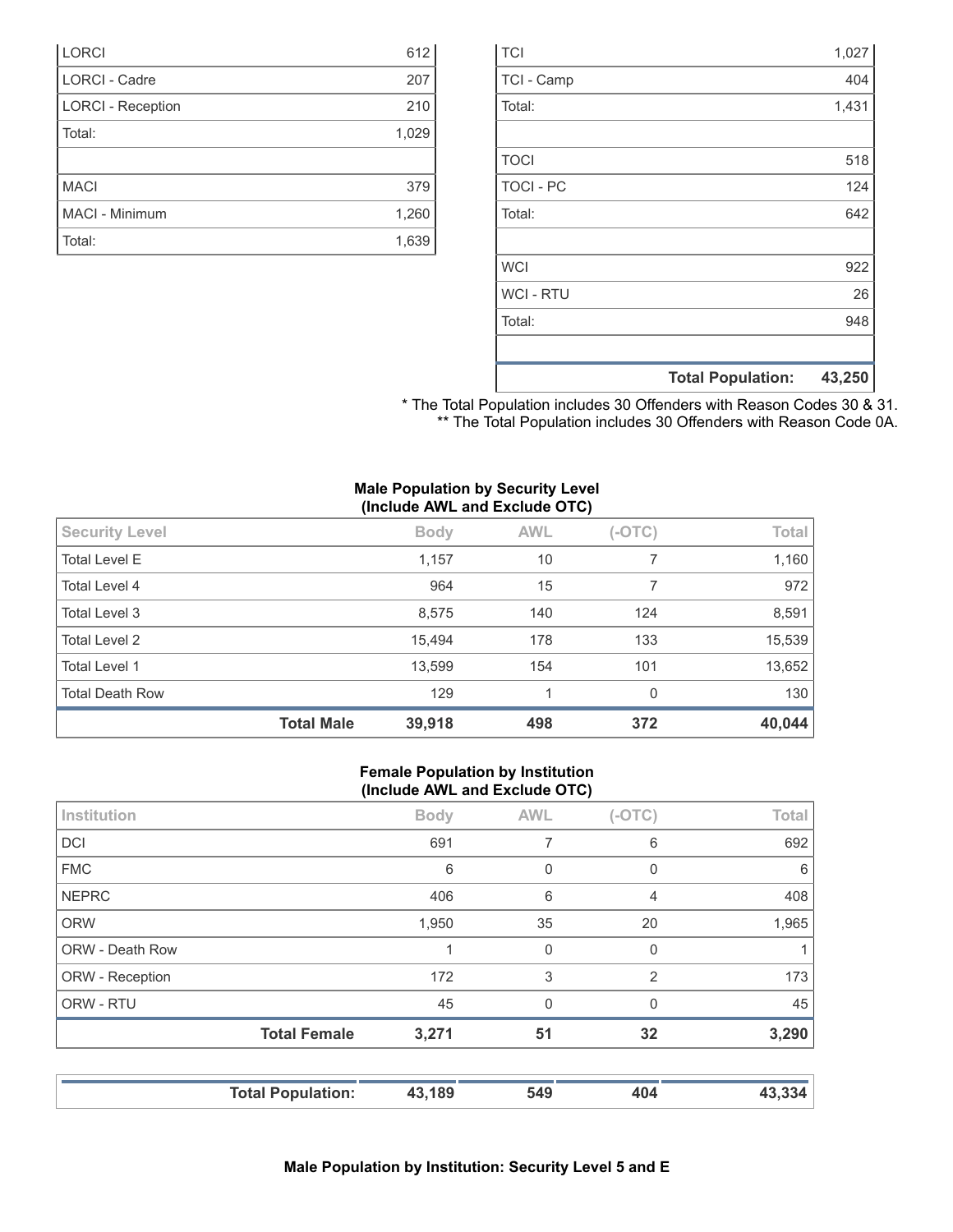**(Include AWL and Exclude OTC)**

| WCI - RTU    | $\overline{7}$   | $\mathbf 0$    | $\mathsf{O}\xspace$ | 7                         |
|--------------|------------------|----------------|---------------------|---------------------------|
| <b>WCI</b>   | $\mathbf{1}$     | $\mathbf 0$    | $\mathsf{O}\xspace$ | 1                         |
| TOCI - PC    | $\overline{2}$   | $\mathbf 0$    | $\mathsf{O}\xspace$ | $\overline{2}$            |
| <b>TOCI</b>  | 142              | 1              | $\mathsf{O}\xspace$ | 143                       |
| <b>TCI</b>   | 13               | $\mathsf 0$    | $\mathsf{O}\xspace$ | 13                        |
| SOCF         | 549              | $\overline{4}$ | 3                   | 550                       |
| <b>RICI</b>  | 1                | $\mathbf 0$    | $\mathsf{O}\xspace$ | 1                         |
| <b>RCI</b>   | 30               | $\mathbf 0$    | $\mathsf{O}\xspace$ | $30\,$                    |
| <b>OSP</b>   | 358              | $\overline{4}$ | $\overline{4}$      | 358                       |
| <b>NEOCC</b> | $\overline{4}$   | $\mathbf 0$    | $\mathsf{O}\xspace$ | 4                         |
| <b>MANCI</b> | 6                | $\mathbf 0$    | $\mathsf{O}\xspace$ | $\,6\,$                   |
| <b>MACI</b>  | $\boldsymbol{9}$ | $\mathbf 0$    | $\mathsf{O}\xspace$ | $\boldsymbol{9}$          |
| LORCI        | $\overline{2}$   | $\mathbf 0$    | $\mathsf{O}\xspace$ | $\sqrt{2}$                |
| LECI         | 18               | $\mathbf 0$    | $\mathsf{O}\xspace$ | 18                        |
| <b>FMC</b>   | $\overline{2}$   | $\mathbf{1}$   | $\mathsf{O}\xspace$ | $\mathfrak{S}$            |
| CRC - RTU    | $\overline{7}$   | $\mathbf 0$    | $\mathsf{O}\xspace$ | $\overline{7}$            |
| CRC          | $\mathfrak{S}$   | $\mathbf 0$    | $\mathsf{O}\xspace$ | $\ensuremath{\mathsf{3}}$ |
| ACI          | $\,$ 3 $\,$      | $\mathbf 0$    | $\mathsf{O}\xspace$ | $\sqrt{3}$                |
| Institution  | <b>Body</b>      | <b>AWL</b>     | $(-OTC)$            | Total                     |

# **Male Population by Institution: Security Level 4 (Include AWL and Exclude OTC)**

| Institution                       | <b>Body</b>      | <b>AWL</b>     | $(-OTC)$       | <b>Total</b>   |
|-----------------------------------|------------------|----------------|----------------|----------------|
| ACI                               | 3                | $\mathbf 0$    | $\mathbf 0$    | 3              |
| CRC                               | 1                | 0              | $\mathbf 0$    | 1              |
| CRC - Reception                   | $\overline{2}$   | 0              | 0              | $\overline{2}$ |
| CRC - RTU                         | 8                | $\overline{2}$ | $\overline{0}$ | $10$           |
| <b>FMC</b>                        | $\mathbf{1}$     | $\mathbf 0$    | $\mathbf 0$    | 1              |
| FMC - Intensive Care - Male (CMC) | $\mathbf 1$      | 0              | $\mathbf 0$    | 1              |
| <b>LORCI</b>                      | 9                | $\mathbf{1}$   | 1              | 9              |
| LORCI - Cadre                     | 1                | 0              | $\overline{0}$ | 1              |
| <b>LORCI - Reception</b>          | 1                | 0              | 0              | 1              |
| <b>MACI</b>                       | 13               | $\mathbf 0$    | $\mathbf 0$    | 13             |
| <b>OSP</b>                        | 42               | $\mathbf 0$    | $\mathbf 0$    | 42             |
| <b>SOCF</b>                       | 508              | 9              | $6\,$          | 511            |
| <b>TOCI</b>                       | 354              | $\,$ 3 $\,$    | $\mathbf 0$    | 357            |
| TOCI - PC                         | 11               | 0              | $\mathbf 0$    | 11             |
| WCI - RTU                         | $\boldsymbol{9}$ | $\mathbf 0$    | 0              | 9              |
| <b>Total Level 4</b>              | 964              | 15             | 7              | 972            |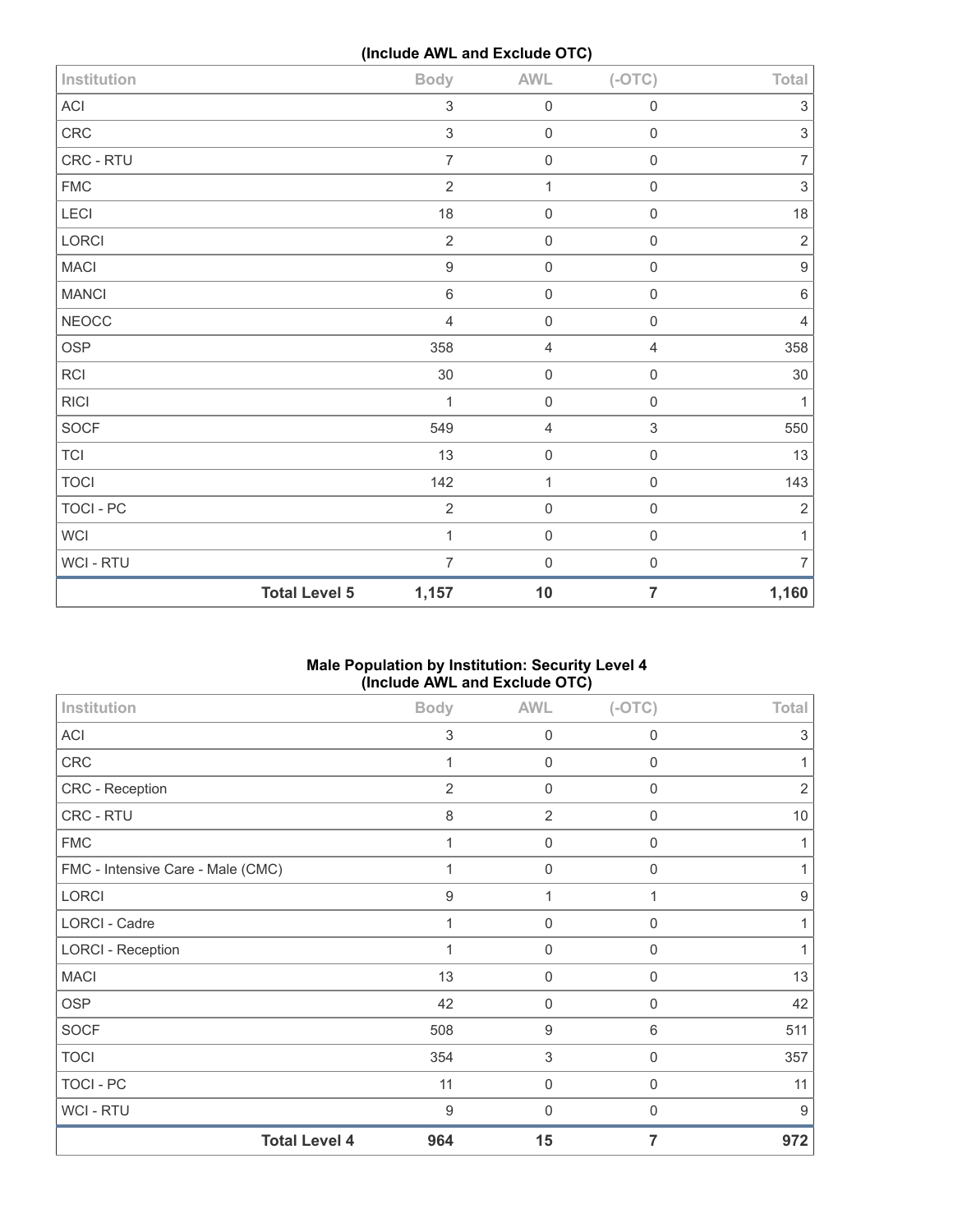| <b>Male Population by Institution: Security Level 3</b> |  |
|---------------------------------------------------------|--|
| (Include AWL and Exclude OTC)                           |  |

| Institution                       |                      | <b>Body</b>      | <b>AWL</b>          | $(-OTC)$         | Total                     |
|-----------------------------------|----------------------|------------------|---------------------|------------------|---------------------------|
| ACI                               |                      | 21               | $\mathbf 0$         | $\mathbf 0$      | 21                        |
| <b>BECI</b>                       |                      | $\overline{9}$   | $\mathbf{1}$        | $\mathbf 1$      | $\boldsymbol{9}$          |
| CCI                               |                      | 13               | $\mathbf 0$         | $\mathbf 0$      | 13                        |
| CRC                               |                      | 196              | 19                  | 18               | 197                       |
| CRC - Cadre                       |                      | 8                | $\mathbf 0$         | $\mathbf 0$      | $\,8\,$                   |
| CRC - Reception                   |                      | 384              | $\sqrt{5}$          | $\sqrt{4}$       | 385                       |
| CRC - RTU                         |                      | 38               | $\mathsf{O}\xspace$ | $\mathbf 0$      | 38                        |
| <b>FMC</b>                        |                      | $\,8\,$          | $\mathbf 0$         | $\mathbf 0$      | $\,8\,$                   |
| FMC - Intensive Care - Male (CMC) |                      | $\mathbf{1}$     | $\mathbf 0$         | $\mathbf 0$      | $\mathbf{1}$              |
| GCI                               |                      | $\mathbf{1}$     | $\mathbf 0$         | $\mathbf 0$      | $\mathbf{1}$              |
| LAECI                             |                      | $\overline{7}$   | $\mathbf 0$         | $\mathbf 0$      | $\overline{7}$            |
| LECI                              |                      | 1,343            | 13                  | $\boldsymbol{9}$ | 1,347                     |
| LOCI                              |                      | $\overline{2}$   | $\mathbf 0$         | $\mathbf 0$      | $\sqrt{2}$                |
| LORCI                             |                      | 269              | 43                  | 43               | 269                       |
| <b>LORCI - Cadre</b>              |                      | 88               | $\mathbf 0$         | $\mathbf 0$      | 88                        |
| <b>LORCI - Reception</b>          |                      | 172              | $\mathbf{1}$        | 1                | 172                       |
| <b>MACI</b>                       |                      | 256              | $\mathbf{1}$        | $\mathbf{1}$     | 256                       |
| <b>MANCI</b>                      |                      | 1,871            | 20                  | 16               | 1,875                     |
| <b>NCCI</b>                       |                      | $\mathbf{1}$     | $\mathbf 0$         | $\mathbf 0$      | $\mathbf{1}$              |
| <b>NCI</b>                        |                      | $\sqrt{3}$       | $\mathbf 0$         | $\mathbf 0$      | $\ensuremath{\mathsf{3}}$ |
| <b>NEOCC</b>                      |                      | 421              | 16                  | 15               | 422                       |
| <b>OSP</b>                        |                      | $\,6\,$          | $\mathbf 0$         | $\mathbf 0$      | $\,6\,$                   |
| PCI                               |                      | 30               | $\mathbf 0$         | $\mathbf 0$      | 30                        |
| RCI                               |                      | 1,623            | $\boldsymbol{9}$    | $\boldsymbol{7}$ | 1,625                     |
| <b>RICI</b>                       |                      | $\,$ 6 $\,$      | $\mathbf 1$         | $\mathbf 0$      | $\overline{7}$            |
| SCI                               |                      | $\sqrt{2}$       | $\mathbf 0$         | $\mathbf 0$      | $\overline{2}$            |
| SOCF                              |                      | 60               | $\sqrt{2}$          | $\overline{2}$   | 60                        |
| <b>TCI</b>                        |                      | 843              | $\sqrt{4}$          | $\sqrt{4}$       | 843                       |
| TCI - Camp                        |                      | $\mathbf{1}$     | $\mathbf 0$         | $\mathbf 0$      | $\mathbf{1}$              |
| <b>TOCI</b>                       |                      | 16               | $\mathbf 0$         | $\mathbf 0$      | 16                        |
| TOCI - PC                         |                      | 47               | $\mathbf 1$         | 1                | 47                        |
| <b>WCI</b>                        |                      | 822              | $\overline{4}$      | $\overline{2}$   | 824                       |
| WCI - RTU                         |                      | $\boldsymbol{7}$ | $\mathbf 0$         | $\mathbf 0$      | $\overline{7}$            |
|                                   | <b>Total Level 3</b> | 8,575            | 140                 | 124              | 8,591                     |

# **Male Population by Institution: Security Level 2 (Include AWL and Exclude OTC)**

| Institution | <b>Body</b> | <b>AWL</b> | $(-OTC)$ | Total. |
|-------------|-------------|------------|----------|--------|
| ACI         | 770         |            |          | 4      |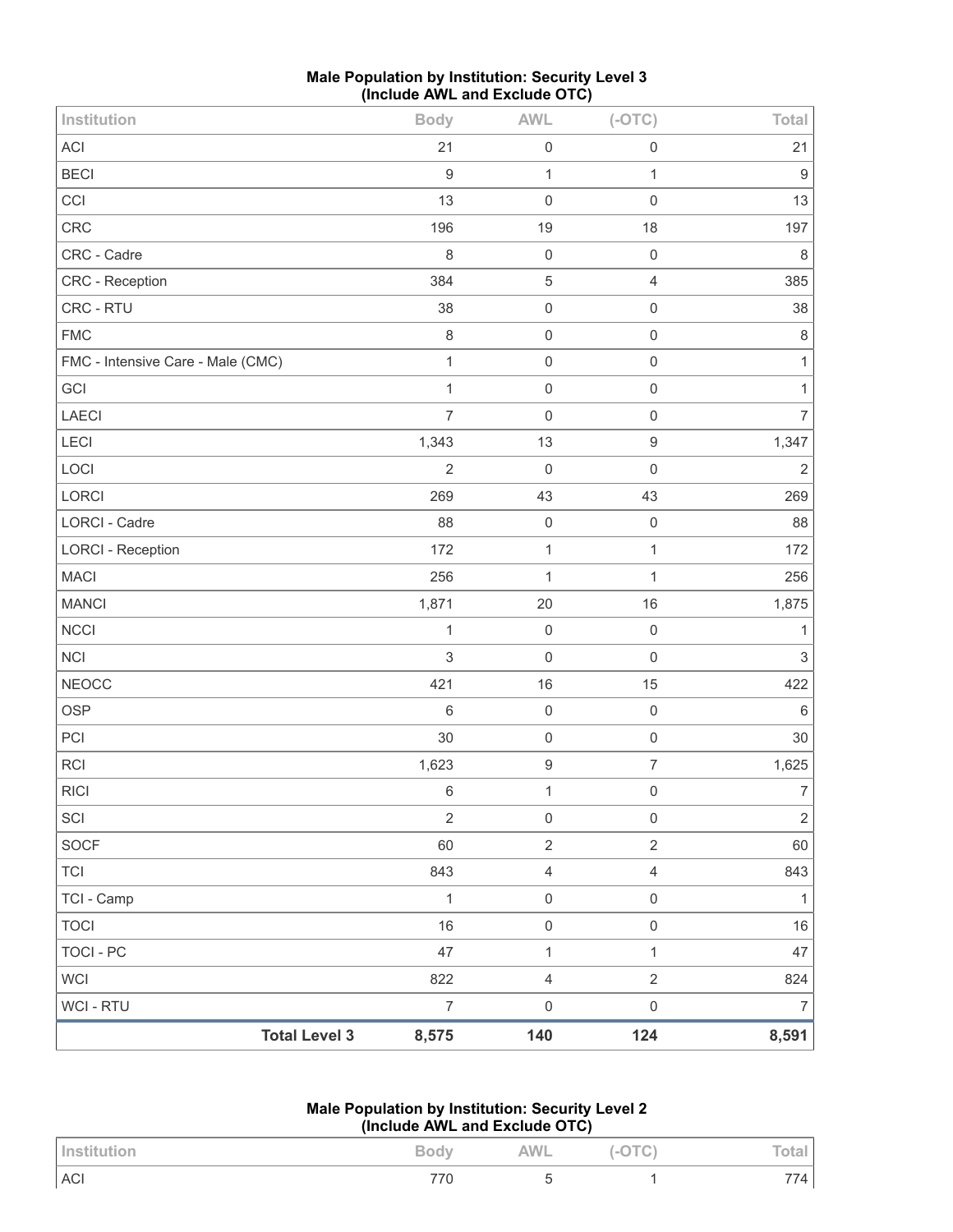|                                   | <b>Total Level 2</b> | 15,494       | 178                      | 133                       | 15,539         |
|-----------------------------------|----------------------|--------------|--------------------------|---------------------------|----------------|
| <b>WCI</b>                        |                      | 38           | $\mathbf{1}$             | $\mathbf 0$               | 39             |
| <b>TOCI - PC</b>                  |                      | 64           | $\mathsf{O}\xspace$      | $\mathsf 0$               | 64             |
| <b>TOCI</b>                       |                      | $6\,$        | $\mathsf{O}\xspace$      | $\mathbf 0$               | 6              |
| TCI - Camp                        |                      | $\mathbf{1}$ | $\mathsf{O}\xspace$      | $\mathsf 0$               | $\mathbf{1}$   |
| TCI                               |                      | 135          | $\mathbf{1}$             | $\,0\,$                   | 136            |
| SOCF                              |                      | $\sqrt{2}$   | $\mathsf{O}\xspace$      | $\,0\,$                   | $\overline{2}$ |
| SCI                               |                      | 874          | $\,6\,$                  | $\sqrt{4}$                | 876            |
| <b>RICI</b>                       |                      | 1,360        | 24                       | 19                        | 1,365          |
| RCI                               |                      | 315          | $\mathbf{1}$             | 1                         | 315            |
| PCI                               |                      | 990          | 14                       | $\,6\,$                   | 998            |
| NEOCC                             |                      | 459          | 20                       | 20                        | 459            |
| <b>NCI</b>                        |                      | 1,346        | 15                       | 14                        | 1,347          |
| <b>NCCI</b>                       |                      | 915          | 14                       | 10                        | 919            |
| MCI - Camp                        |                      | $\mathbf 1$  | $\mathbf 0$              | $\mathbf 0$               | $\mathbf{1}$   |
| <b>MCI</b>                        |                      | 1,179        | $\overline{\mathcal{I}}$ | $\ensuremath{\mathsf{3}}$ | 1,183          |
| <b>MANCI</b>                      |                      | 268          | $\mathbf 0$              | $\boldsymbol{0}$          | 268            |
| <b>MACI</b>                       |                      | 101          | $\mathbf{1}$             | $\mathbf 1$               | 101            |
| <b>LORCI - Reception</b>          |                      | 22           | $\mathbf 0$              | $\mathsf 0$               | 22             |
| <b>LORCI - Cadre</b>              |                      | 44           | $\mathbf 0$              | $\mathsf{O}\xspace$       | 44             |
| <b>LORCI</b>                      |                      | 84           | 5                        | 5                         | 84             |
| LOCI                              |                      | 924          | 5                        | $\ensuremath{\mathsf{3}}$ | 926            |
| LECI                              |                      | 307          | $\mathbf{1}$             | $\boldsymbol{0}$          | 308            |
| LAECI                             |                      | 1,051        | 17                       | $16$                      | 1,052          |
| <b>GCI-RTU</b>                    |                      | 45           | $\mathbf 0$              | $\mathbf 0$               | 45             |
| GCI                               |                      | 549          | $\,$ 5 $\,$              | $\mathbf{1}$              | 553            |
| FMC - Intensive Care - Male (CMC) |                      | 8            | $\mathbf 0$              | $\mathbf 0$               | 8              |
| <b>FMC</b>                        |                      | 15           | $\sqrt{4}$               | $\mathbf{1}$              | 18             |
| DCI                               |                      | 1            | $\mathbf 0$              | $\boldsymbol{0}$          | $\mathbf{1}$   |
| CRC - Youth                       |                      | $\mathbf 1$  | $\mathbf 0$              | $\mathsf 0$               | $\mathbf{1}$   |
| CRC - RTU                         |                      | $\sqrt{2}$   | $\mathbf 0$              | $\mathsf 0$               | $\overline{2}$ |
| CRC - Reception                   |                      | 210          | $\sqrt{2}$               | $\sqrt{2}$                | 210            |
| CRC - Cadre                       |                      | 207          | $\mathbf 0$              | $\boldsymbol{0}$          | 207            |
| <b>CRC</b>                        |                      | 108          | $\overline{7}$           | $\overline{7}$            | 108            |
| CCI                               |                      | 1,667        | $\,6\,$                  | $\overline{4}$            | 1,669          |
| <b>BECI</b>                       |                      | 1,328        | 15                       | 14                        | 1,329          |

#### **Male Population by Institution: Security Level 1 (Include AWL and Exclude OTC)**

| Institution | <b>Body</b> | <b>AWL</b> | v<br>$\sim$ $\cup$ . | Total, |
|-------------|-------------|------------|----------------------|--------|
| <b>ACI</b>  | 585         | ιu         |                      | 590    |